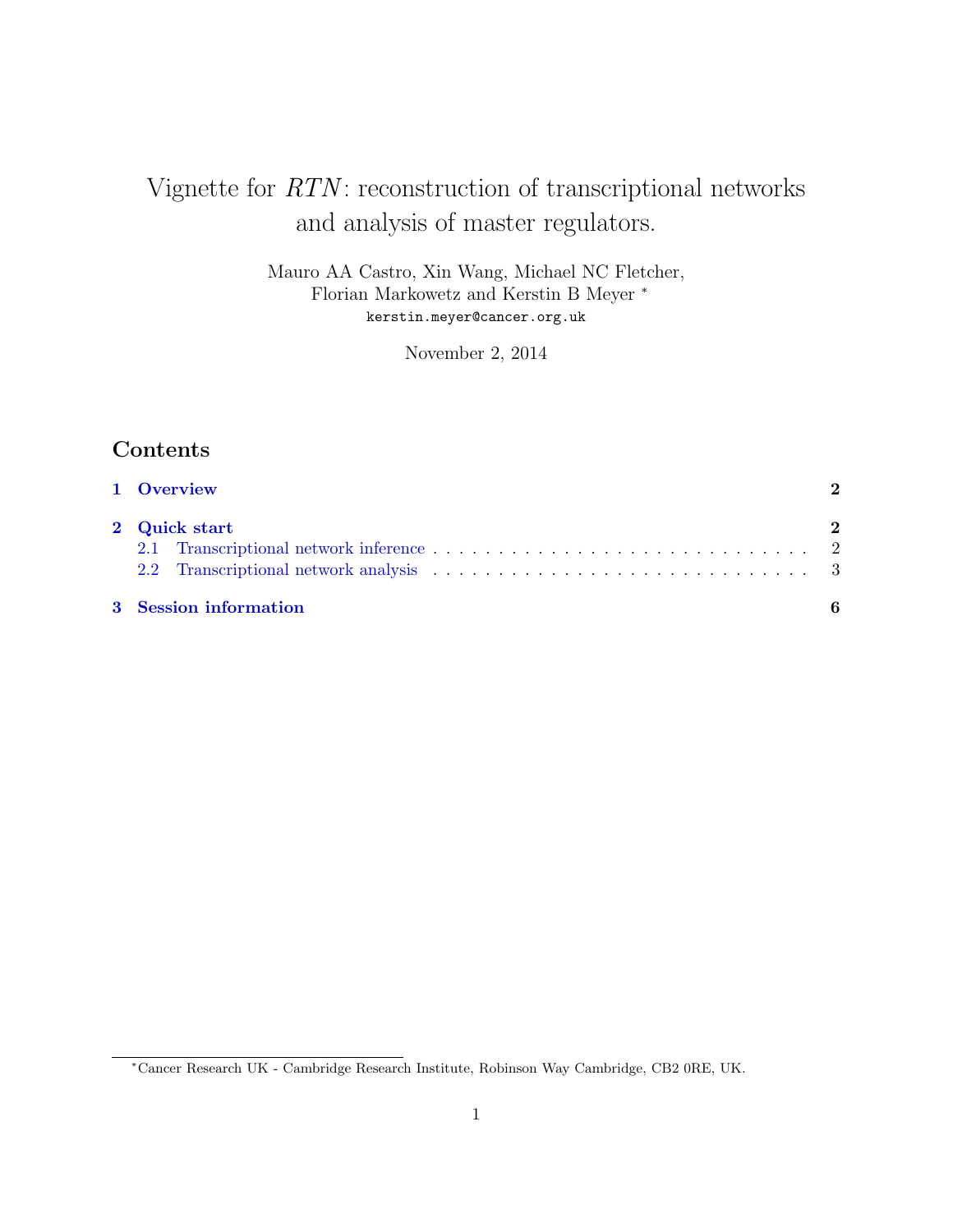### <span id="page-1-0"></span>1 Overview

The package RTN is designed for reconstruction and analysis of transcriptional networks (TN) using mutual information [\[1\]](#page-6-0). It is implemented by S4 classes in R  $[2]$  and extends several methods previously validated for assessing transcriptional regulatory units, or regulons  $(e.g. \text{ MRA } [3],$  $(e.g. \text{ MRA } [3],$  $(e.g. \text{ MRA } [3],$ GSEA  $[4]$ , synergy and shadow  $[5]$ ). The package computes the mutual information (MI) between annotated transcription factors (TFs) and all potential targets using gene expression data. It is tuned to deal with large gene expression datasets in order to build genome-wide transcriptional networks centered on TFs and regulons. Using a robust statistical pipeline, RTN allows user to set the stringency of the analysis in a stepwise process, including a boostrep routine designed to remove unstable associations. Parallel computing is available for critical steps demanding highperformance.

### <span id="page-1-1"></span>2 Quick start

#### <span id="page-1-2"></span>2.1 Transcriptional network inference

 $\bullet$  1 - Load a sample dataset

The dt4rtn dataset consists of a list with 6 objects used for demonstration purposes only. It was extracted, pre-processed and size-reduced from [\[6\]](#page-6-5) and [\[7\]](#page-6-6) and contains a named gene expression matrix (gexp), a data frame of with gexp annotation (gexpIDs), a named numeric vector with differential gene expression data (pheno), a data frame with pheno annotation (phenoIDs), a character vector with genes differentially expressed (hits), and a named vector with transcriptions factors ( $tfs$ ).

> library(RTN) > data(dt4rtn)

2 - Create a new TNI object and run pre-processing

Objects of class TNI provide a series of methods to do transcriptional network inference from high-throughput gene expression data. In this 1st step, the generic function the preprocess is used to run several checks on the input data.

```
> #Input 1: 'gexp', a named gene expression matrix (samples on cols)
> #Input 2: 'transcriptionFactors', a named vector with TF ids (3 TFs for quick demonstration!)
> #Input 3: 'gexpIDs', an optional data frame with gene annotation (it can be used to remove duplicated genes)
> rtni <- new("TNI", gexp=dt4rtn$gexp,
             + transcriptionFactors=dt4rtn$tfs[c("PTTG1","E2F2","FOXM1")]
+ )
> rtni<-tni.preprocess(rtni,gexpIDs=dt4rtn$gexpIDs)
```
3 - Run permutation analysis

The *tni.permutation* function takes the pre-processed TNI object and returns a transcriptional network inferred by mutual information (with multiple hypothesis testing corrections).

```
> rtni<-tni.permutation(rtni)
```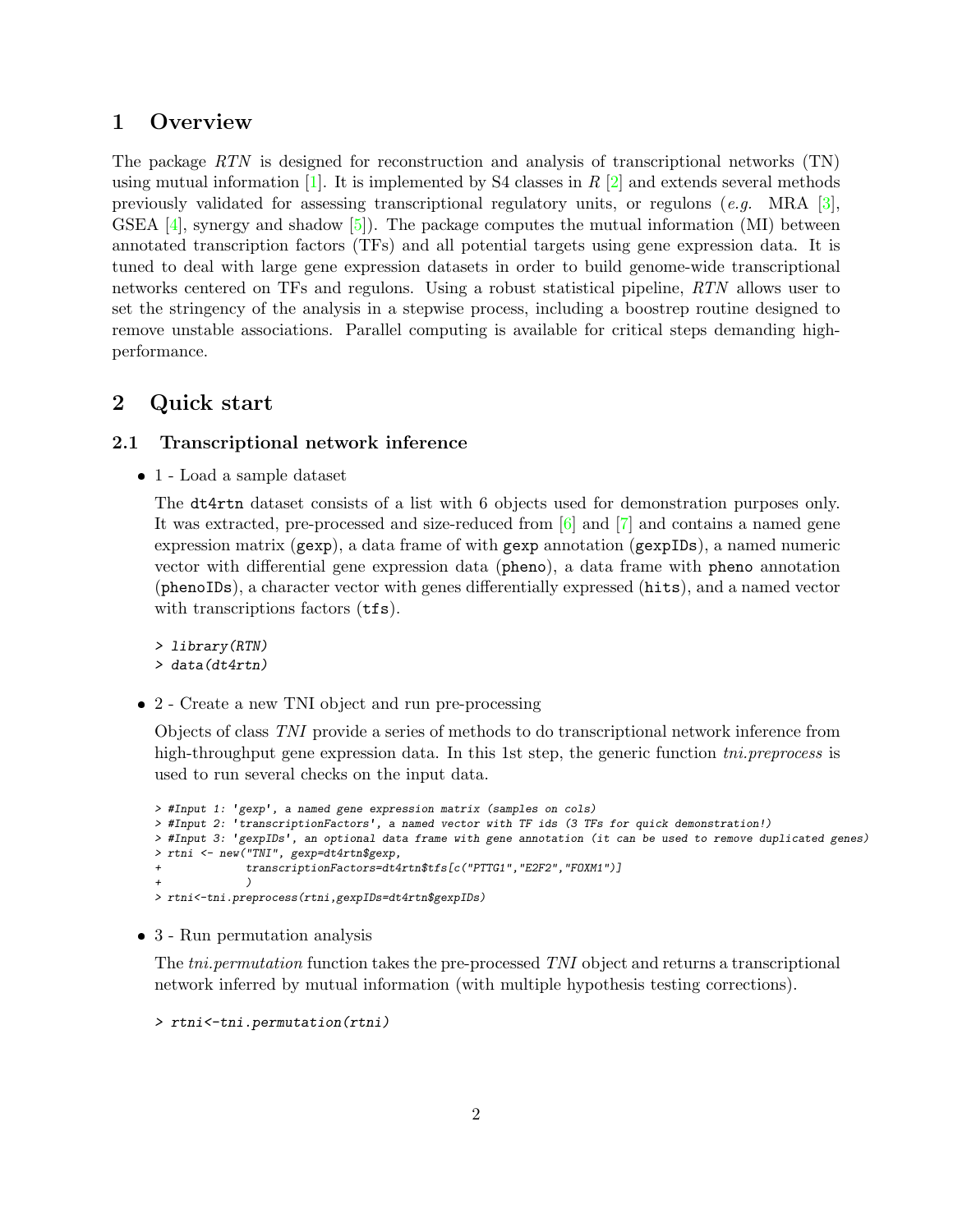4 - Run bootstrap analysis

In an additional step, unstable interactions can be removed by bootstrap analysis using the tni.bootstrap function, which creates a consensus bootstrap network (referred here as refnet).

```
> rtni<-tni.bootstrap(rtni)
```
 $\bullet\,$ 5 - Run DPI filter

In the TN each target can be linked to multiple TFs and regulation can occur as a result of both direct (TF-target) and indirect interactions (TF-TF-target). The Data Processing Inequality (DPI) algorithm [\[8\]](#page-6-7) is used to remove the weakest interaction in any triangle of two TFs and a target gene, thus preserving the dominant TF-target pairs, resulting in the filtered transcriptional network (referred here as tnet). The filtered TN has less complexity and highlights the most significant interactions.

```
> rtni<-tni.dpi.filter(rtni)
```
 $\bullet$  6 - Get results

All results available in the TNI object can be retrieved using the *tni.get* function:

```
> tni.get(rtni,what="summary")
> refnet<-tni.get(rtni,what="refnet")
> tnet<-tni.get(rtni,what="tnet")
```
7 - Build a graph

The inferred transcriptional network can also be retrieved as an igraph [\[9\]](#page-6-8) object using the tni.graph function. The graph object includes some basic network attributes pre-formatted for visualization in the R package  $RedeR$  [\[10\]](#page-6-9).

> g<-tni.graph(rtni)

#### <span id="page-2-0"></span>2.2 Transcriptional network analysis

1 - Create a new TNA object (and run TNI-to-TNA pre-processing)

Objects of class TNA provide a series of methods to do enrichment analysis on transcriptional networks. In this 1st step, the generic function  $\text{tni2tna.}$  preprocess is used to convert the preprocessed TNI object to TNA, also running several checks on the input data.

```
> #Input 1: 'object', a TNI object with a pre-processed transcripional network
> #Input 2: 'phenotype', a named numeric vector of phenotypes
> #Input 3: 'hits', a character vector of gene ids considered as hits
> #Input 4: 'phenoIDs', an optional data frame with anottation used to aggregate genes in the phenotype
> rtna<-tni2tna.preprocess(object=rtni,
                        phenotype=dt4rtn$pheno,
                        hits=dt4rtn$hits,
+ phenoIDs=dt4rtn$phenoIDs
+ )
```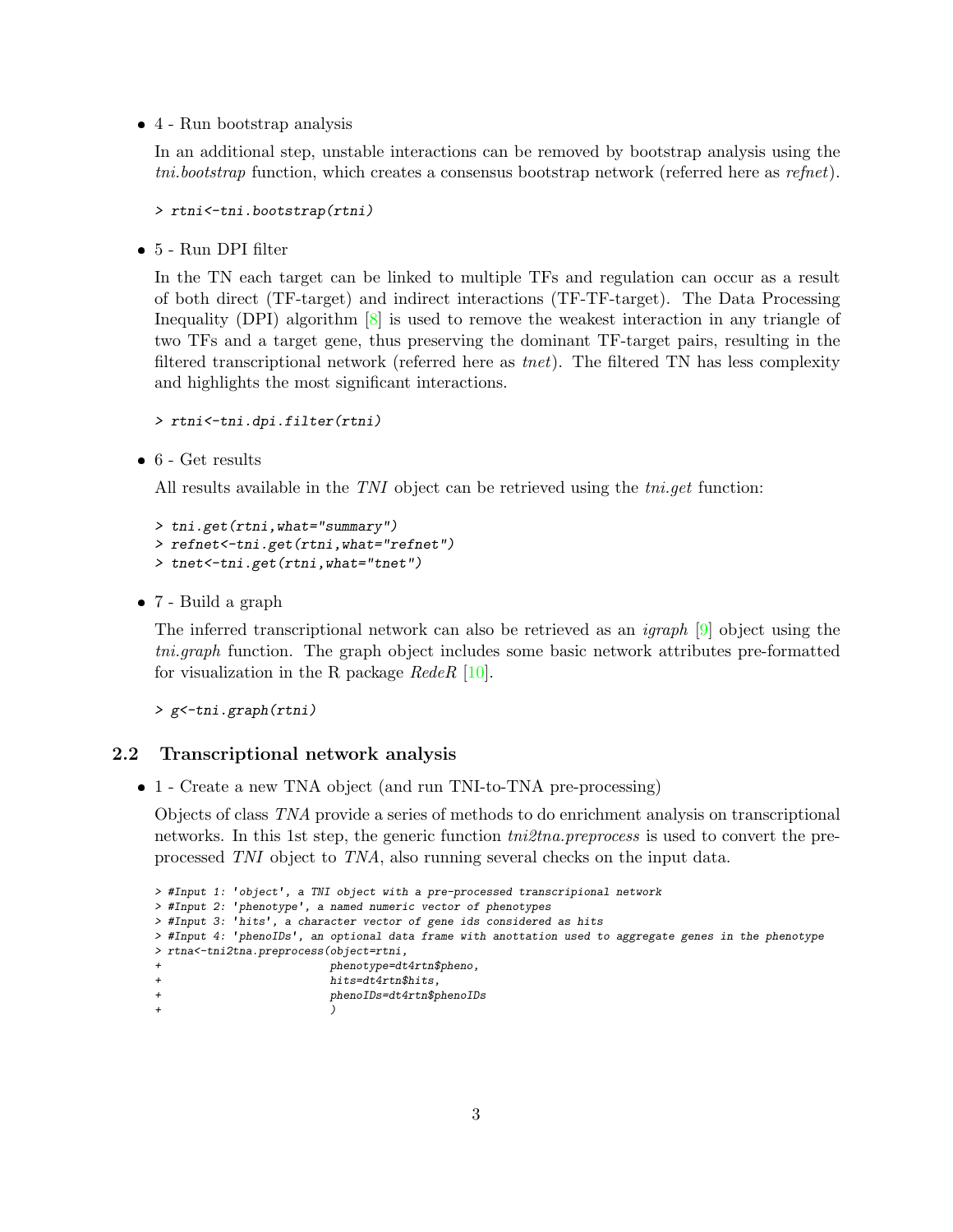3 - Run MRA analysis pipeline

The tna.mra function takes the TNA object and returns the results of the Master Regulator Analysis (RMA) [\[3\]](#page-6-2) over a list of regulons from a transcriptional network (with multiple hypothesis testing corrections). The MRA computes the overlap between the transcriptional regulatory unities (regulons) and the input signature genes using the hypergeometric distribution (with multiple hypothesis testing corrections).

> rtna<-tna.mra(rtna)

4 - Run overlap analysis pipeline

A simple overlap among all regulons can also be tested using the tna.overlap function:

> rtna<-tna.overlap(rtna)

5 - Run GSEA analysis pipeline

Alternatively, the gene set enrichment analysis (GSEA) can be used to assess if a given transcriptional regulatory unit is enriched for genes that are differentially expressed among 2 classes of microarrays (i.e. a differentially expressed phenotype). The GSEA uses a rankbased scoring metric in order to test the association between gene sets and the ranked phenotypic difference. Here regulons are treated as gene sets, an extension of the GSEA statistics as previously described [\[4\]](#page-6-3).

```
> rtna<-tna.gsea1(rtna)
```
 $\bullet$  6 - Get results

All results available in the TNA object can be retrieved using the tna.get function:

```
> tna.get(rtna,what="summary")
> tna.get(rtna,what="mra")
> tna.get(rtna,what="overlap")
> tna.get(rtna,what="gsea1")
```
 $\bullet$  7 - Plot GSEA

To visualize the GSEA distributions, the user can apply the *tna.plot.gsea1* function that plots the one-tailed GSEA results for individual regulons:

```
> tna.plot.gsea1(rtna, file="tna_test", width=6, height=4,
              heightPanels=c(1,0.7,3),+ ylimPanels=c(0,3.5,0,0.8))
```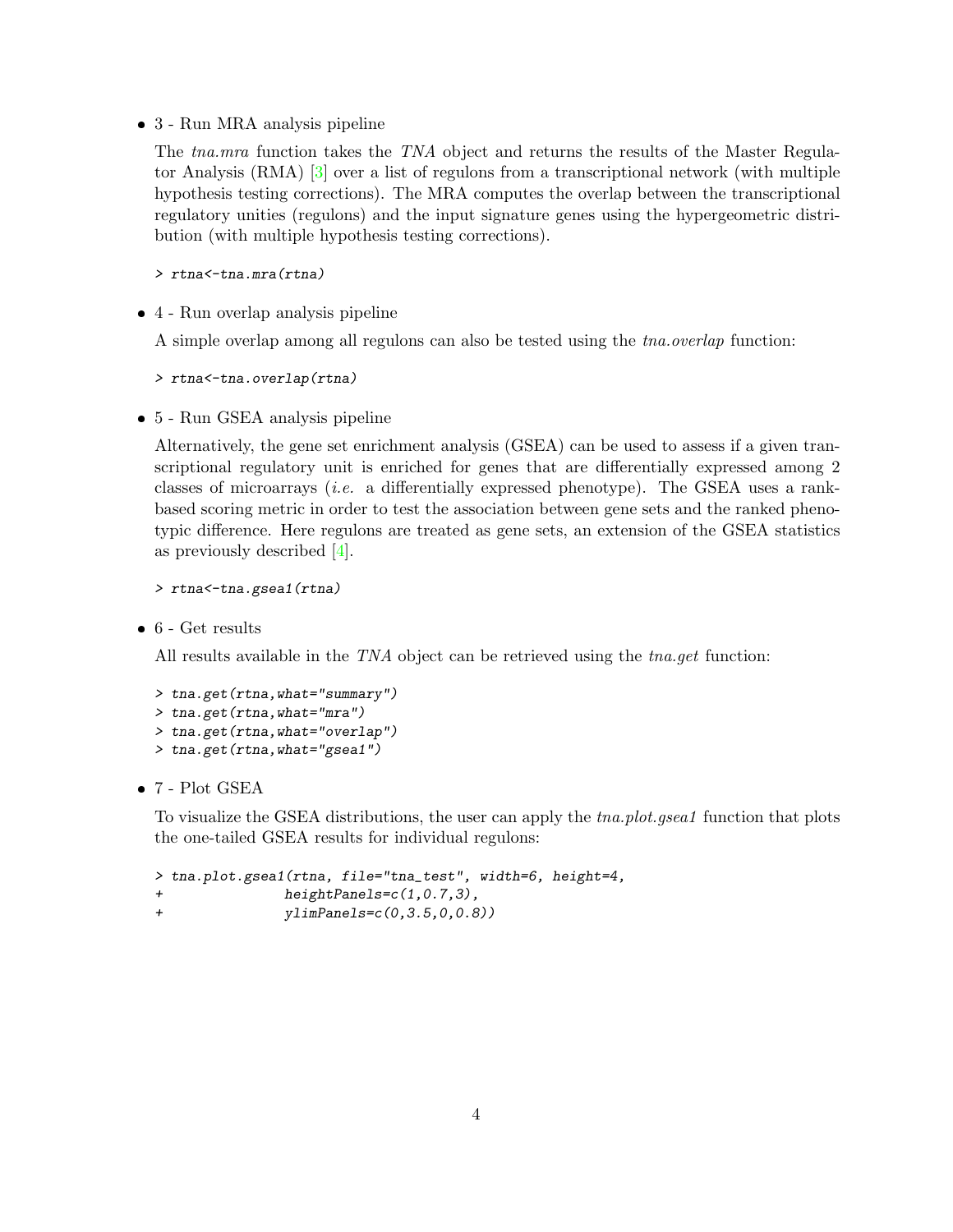

Figure 1: GSEA analysis showing genes in each regulon (as hits) ranked by their differential expression (as phenotype). This toy example illustrates the output from the TNA pipeline evaluated by the tna.gsea1 method.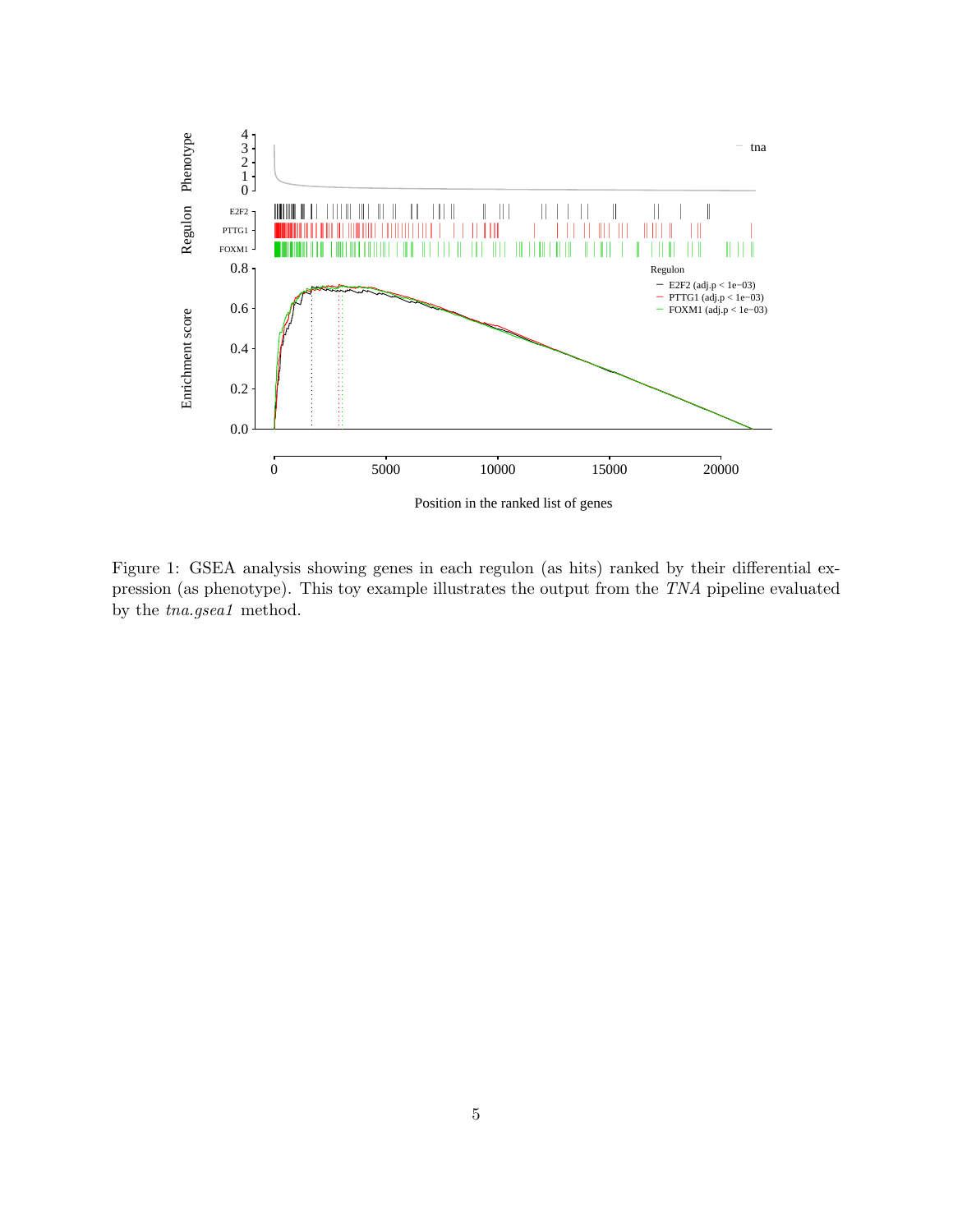# <span id="page-5-0"></span>3 Session information

```
R version 3.1.2 (2014-10-31)
Platform: x86_64-unknown-linux-gnu (64-bit)
attached base packages:
[1] stats graphics grDevices utils datasets methods
[7] base
other attached packages:
[1] RTN_1.4.1 igraph_0.7.1
loaded via a namespace (and not attached):
 [1] BiocGenerics_0.12.0 IRanges_2.0.0 MASS_7.3-35<br>[4] RCurl_1.95-4.3 Rcpp_0.11.3 RedeR_1.14.0
 [4] RCurl_1.95-4.3
 [7] S4Vectors_0.4.0 XML_3.98-1.1 bit_1.1-12<br>[10] car_2.0-21 chron_2.3-45 data.table_1.9.4
[10] car_2.0-21 chron_2.3-45 data.table_1.<br>[13] ff_2.2-13 limma_3.22.1 minet_3.24.0
[10] car_2.0-21 chron_2.3-45 data.table<br>
[13] ff_2.2-13 limma_3.22.1 minet_3.24.<br>
[16] nnet_7.3-8 parallel_3.1.2 plyr_1.8.1
                            parallel_3.1.2 plyr_1.8.1<br>snow_0.3-13 stats4_3.1.2
[19] reshape2\_1.4[22] stringr[0.6.2 tools[3.1.2]
```